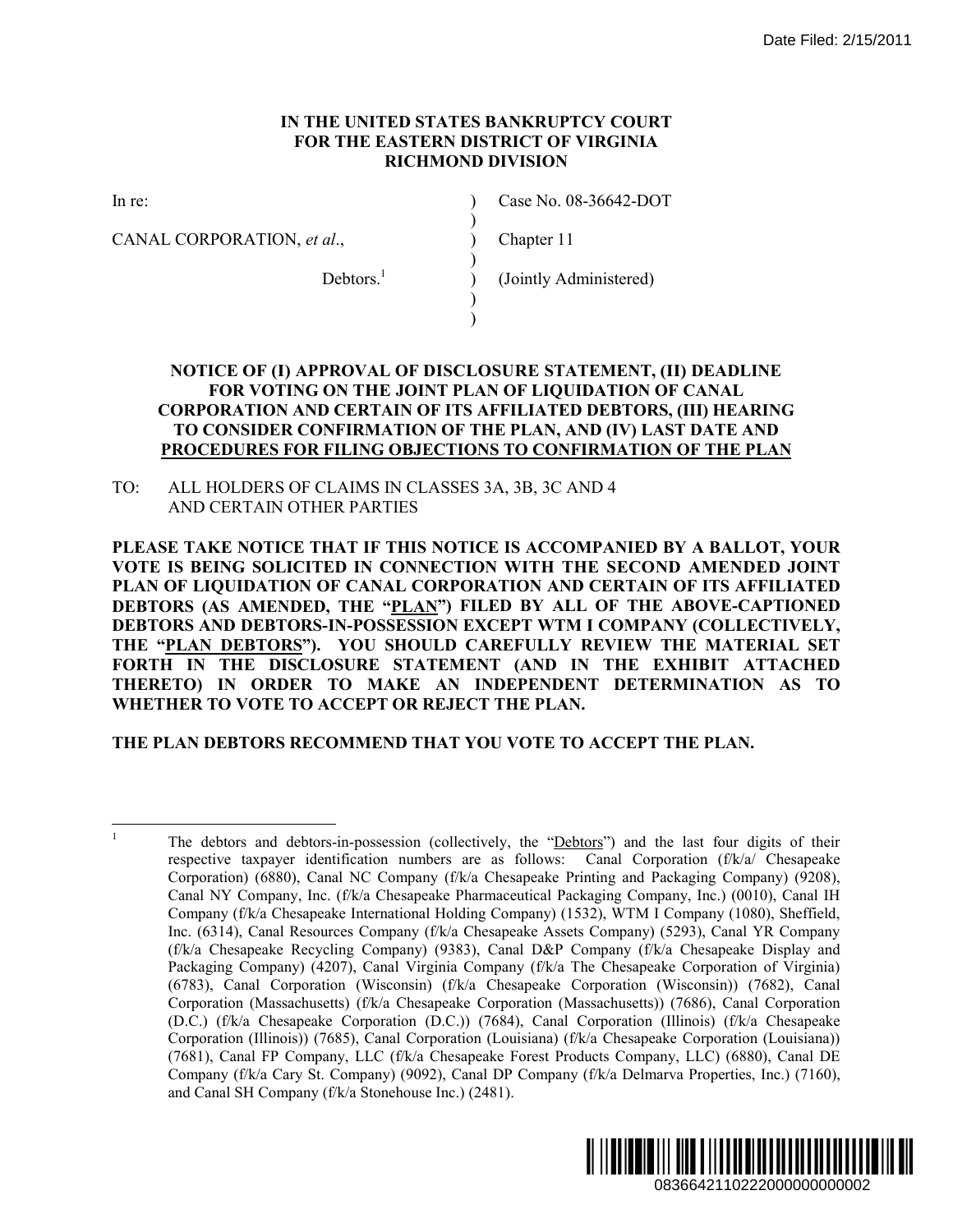#### **APPROVAL OF DISCLOSURE STATEMENT**

PLEASE TAKE FURTHER NOTICE that, by Order dated February 16, 2011 (the "Disclosure" Statement Order"), the United States Bankruptcy Court for the Eastern District of Virginia (the "Court") approved the *Disclosure Statement With Respect to the Second Amended Joint Plan of Liquidation of Canal Corporation and Certain of its Affiliated Debtors*, dated February 15, 2011 (as amended, the "Disclosure Statement"), as containing adequate information within the meaning of section 1125 of title 11 of the United States Code, 11 U.S.C. §§ 101-1532 (as amended, the "Bankruptcy Code").

# **DEADLINE FOR VOTING ON THE PLAN**

PLEASE TAKE FURTHER NOTICE that, pursuant to the Disclosure Statement Order, the Court established **March 22, 2011, at 5:00 p.m. prevailing Pacific Time** (the "Voting Deadline") as the deadline by which Ballots<sup>2</sup> accepting or rejecting the Plan must be actually received. To be counted, your original signed Ballot (a Ballot to be completed by you may be enclosed herewith) must actually be received on or before the Voting Deadline by Kurtzman Carson Consultants, LLC (the "Balloting Agent") at Canal Corporation (f/k/a Chesapeake Corporation) Ballots, c/o Kurtzman Carson Consultants, 2335 Alaska Ave., El Segundo, CA 90245. Ballots received by facsimile, e-mail or other means of electronic transmission will not be counted.

# **CONFIRMATION HEARING**

PLEASE TAKE FURTHER NOTICE that on **March 29, 2011, at 11:00 a.m. prevailing Eastern Time** or as soon thereafter as counsel may be heard, a hearing will be held before Chief Judge Douglas O. Tice, Jr., at the United States Bankruptcy Court for the Eastern District of Virginia, 701 East Broad Street, Room 5100, Richmond, Virginia 23219 to consider confirmation of the Plan, as the same may be further amended or modified, and for such other and further relief as may be just and proper (the "Confirmation Hearing").

PLEASE TAKE FURTHER NOTICE that the Confirmation Hearing may be adjourned from time to time by the Court without further notice except for an announcement of the adjourned date made at the Confirmation Hearing. Additionally, the Plan may be modified in accordance with the Bankruptcy Code, the Federal Rules of Bankruptcy Procedure and other applicable law, without further notice, prior to or as a result of the Confirmation Hearing.

## **RELEASE, INJUNCTION AND EXCULPATION PROVISIONS CONTAINED IN PLAN**

**PLEASE TAKE FURTHER NOTICE THAT THE PLAN CONTAINS CERTAIN RELEASE, INJUNCTION AND EXCULPATION PROVISIONS. YOU ARE ADVISED TO CAREFULLY REVIEW AND CONSIDER THE PLAN, INCLUDING THE RELEASE, INJUNCTION AND EXCULPATION PROVISIONS, AS YOUR RIGHTS MAY BE AFFECTED.** 

#### **DEADLINE AND PROCEDURES FOR OBJECTIONS TO CONFIRMATION OF THE PLAN**

PLEASE TAKE FURTHER NOTICE that objections, if any, to confirmation of the Plan, including any supporting memoranda, must be in writing, must be filed with the Clerk of the United States Bankruptcy Court of the Eastern District of Virginia, 701 East Broad Street, Suite 4000, Richmond,

 $\frac{1}{2}$  Unless otherwise defined herein, all capitalized terms shall have the meanings ascribed to them in the Plan.